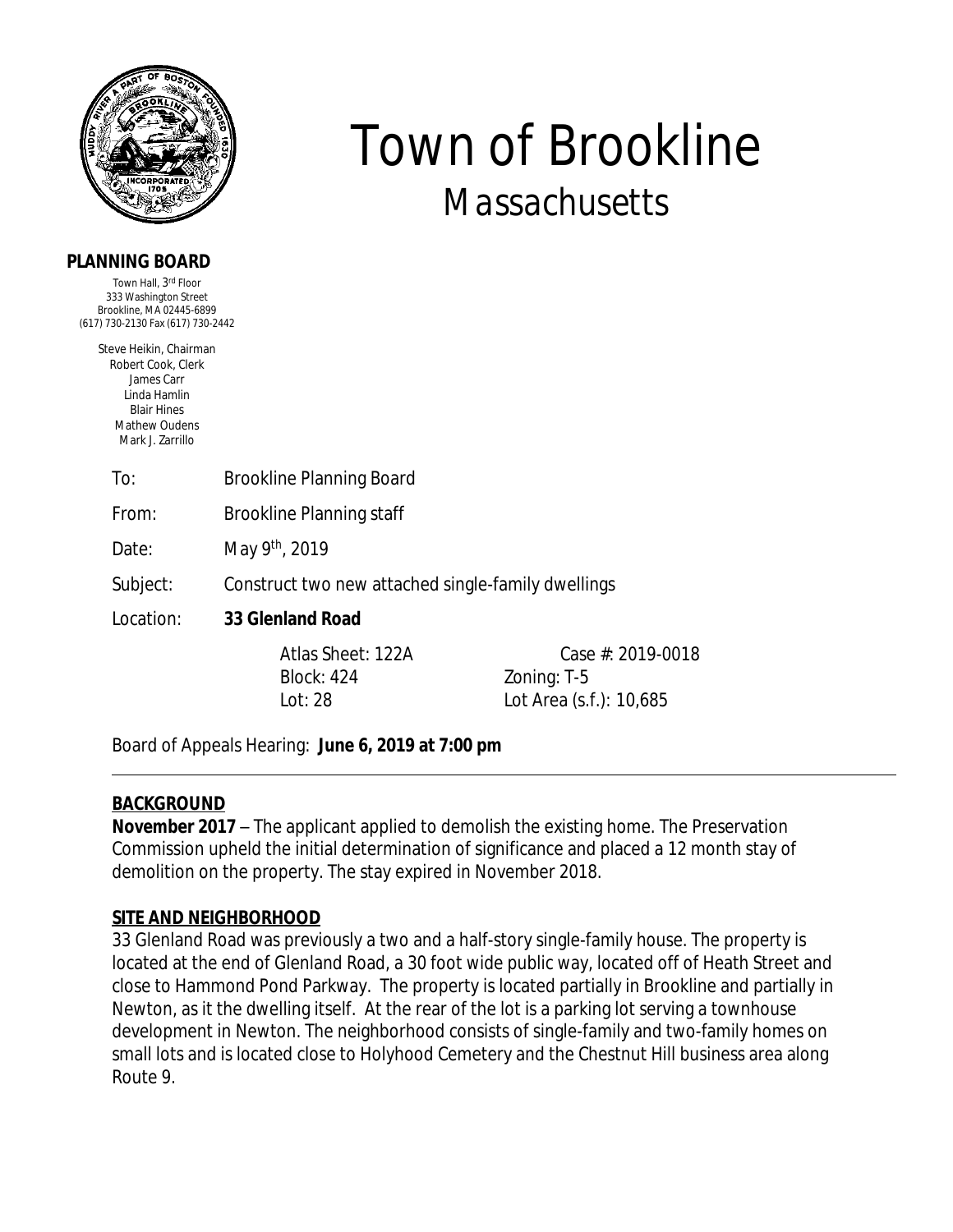### **APPLICANT'S PROPOSAL**

The applicant, Michael Schneider, proposes to demolish the existing home and construct two attached single-family dwellings. Each unit will contain a finished basement, first floor with living space and second floor with four bedrooms. Unit 2 will have an additional bedroom on the third floor. Each unit will have a front-facing two-car garage and separate driveway.

Because this property is located partially in Brookline and partially in Newton, there are different dimensional requirements for the two portions of the lot. The proposal meets the setback and FAR requirements for each as shown on Sheet L-1.1. The total square footage of the structure will be 7,374 square feet but only 3,831 square feet are located within Brookline.

# **FINDINGS**

### **Section 3.02.5** – Boundaries of the District

When a lot in one ownership is situation in part in the Town of Brookline and it part in an adjacent city or town, the regulations of restrictions of this By-law shall be applied to that portion of such lot as lies in the Town of Brookline in the same manner as if the entire lot were situated therein.

### **Section 4.07** – Table of Use Regulations Use #5

A special permit is required for an attached dwelling provided that no row of such units shall consist of more than two units.

# **Section 5.14** – Lot Frontage

The Board of Appeals may grant a special permit for use of a lot which has the required frontage upon a street not less than 30 feet in width provided such street had been opened or dedicated to public use prior to 1922.

# **Section 6.04.14** – Design of All Off-Street Parking Facilities

|                                                   | <b>Required</b> | <b>Proposed</b> | <b>Finding</b>  |
|---------------------------------------------------|-----------------|-----------------|-----------------|
| Garage Width (as a % of<br><b>Building width)</b> | $< 40\%$        | $~50\%$         | Special Permit* |

*\* Under Section 6.04.14.c, the ZBA may waive the requirements of Section 6.04.14 if they find that a garage facing a side or rear yard are not feasible or would result in less open space.* 

# **PLANNING STAFF ANALYSIS**

The Planning staff is generally supportive of this proposal. However, it does have reservations regarding the two front-facing garages. The Board has consistently not favored front facing garages that take up more than 40% of the width of the façade, particularly when there are two units and a total of four garage spaces. The staff does believe that this home is better designed than many other similar attached single-family dwellings the Board has recently reviewed and